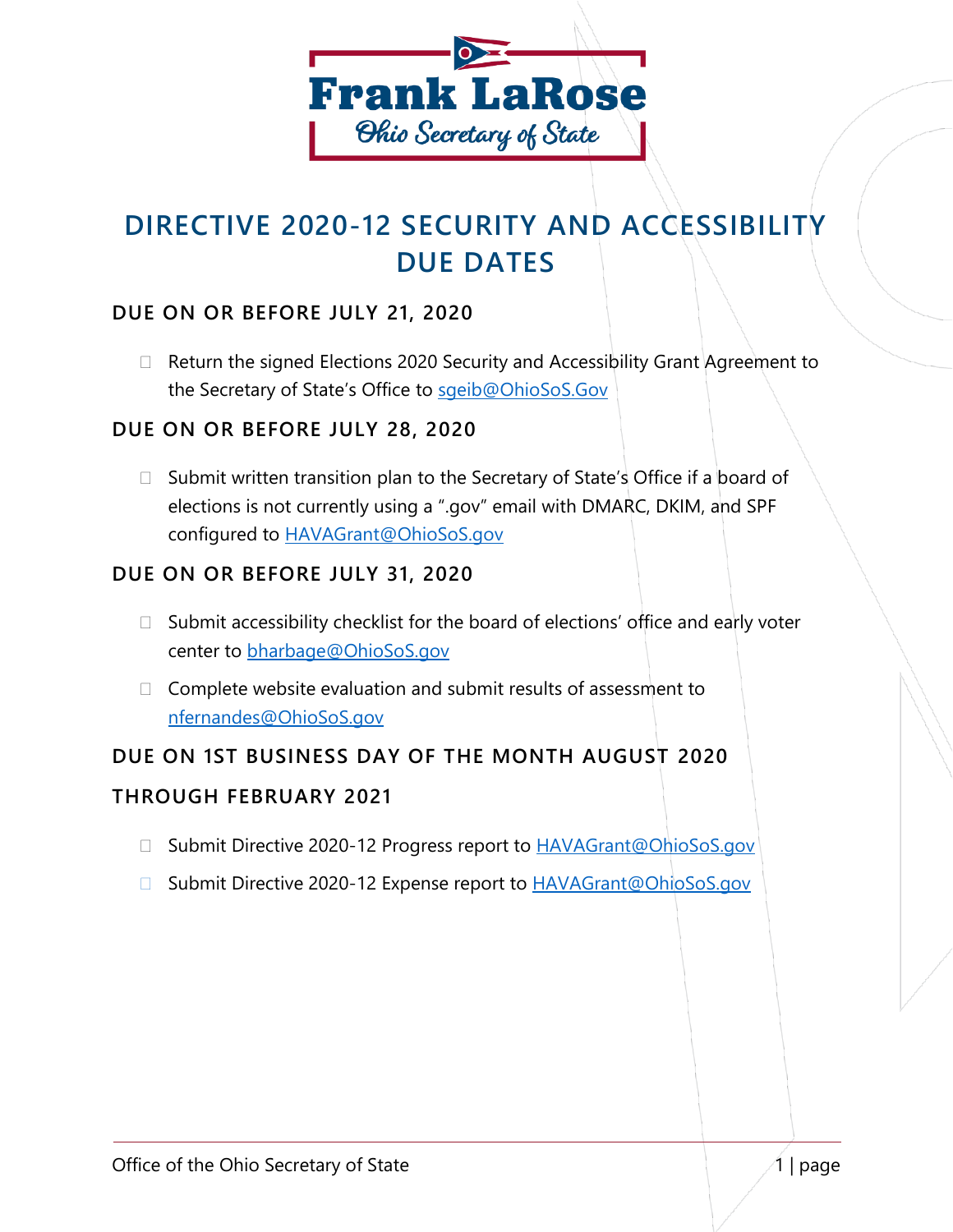# **DUE ON OR BEFORE AUGUST 14, 2020**

- □ Sign up for the following DHS services at: [CISAServiceDesk@cisa.dhs.gov](mailto:CISAServiceDesk@cisa.dhs.gov)
	- o Phishing Campaign Assessment
	- o Cyber Hygiene (Vulnerability) Scan
	- o Risk and Vulnerability Assessment
	- o Remote Penetration Testing
	- o Validated Architectural Design Review
	- o Cyber Threat Hunt

### **DUE ON OR BEFORE AUGUST 28, 2020**

- $\Box$  Implement EDR solution
- $\Box$  Sign up for Secretary of State malicious domain blocking service
- $\Box$  Update contact information with EI-ISAC
- $\Box$  Register new board and staff member with EI-ISAC
- $\Box$  Utilize TLS/SSL certificates for public facing or internal web-based applications
- □ Utilize a ".gov" website address
- $\Box$  Protect all board of elections websites, including vendor provided systems for election and voter related information with a web application firewall and content delivery services
- $\Box$  Mitigate vulnerabilities in a timely manner
	- o Critical vulnerabilities within 15 calendar days of initial detection
	- o High vulnerabilities with 31 calendar days of initial detection
		- File a detailed report to the Secretary of State's office is these timelines are not achievable
- □ Utilize ".gov" email
	- o Implement DMARC, DKIM, and SPF
	- o Seis forwarding email pertaining to board business to email addresses other than a ".gov" address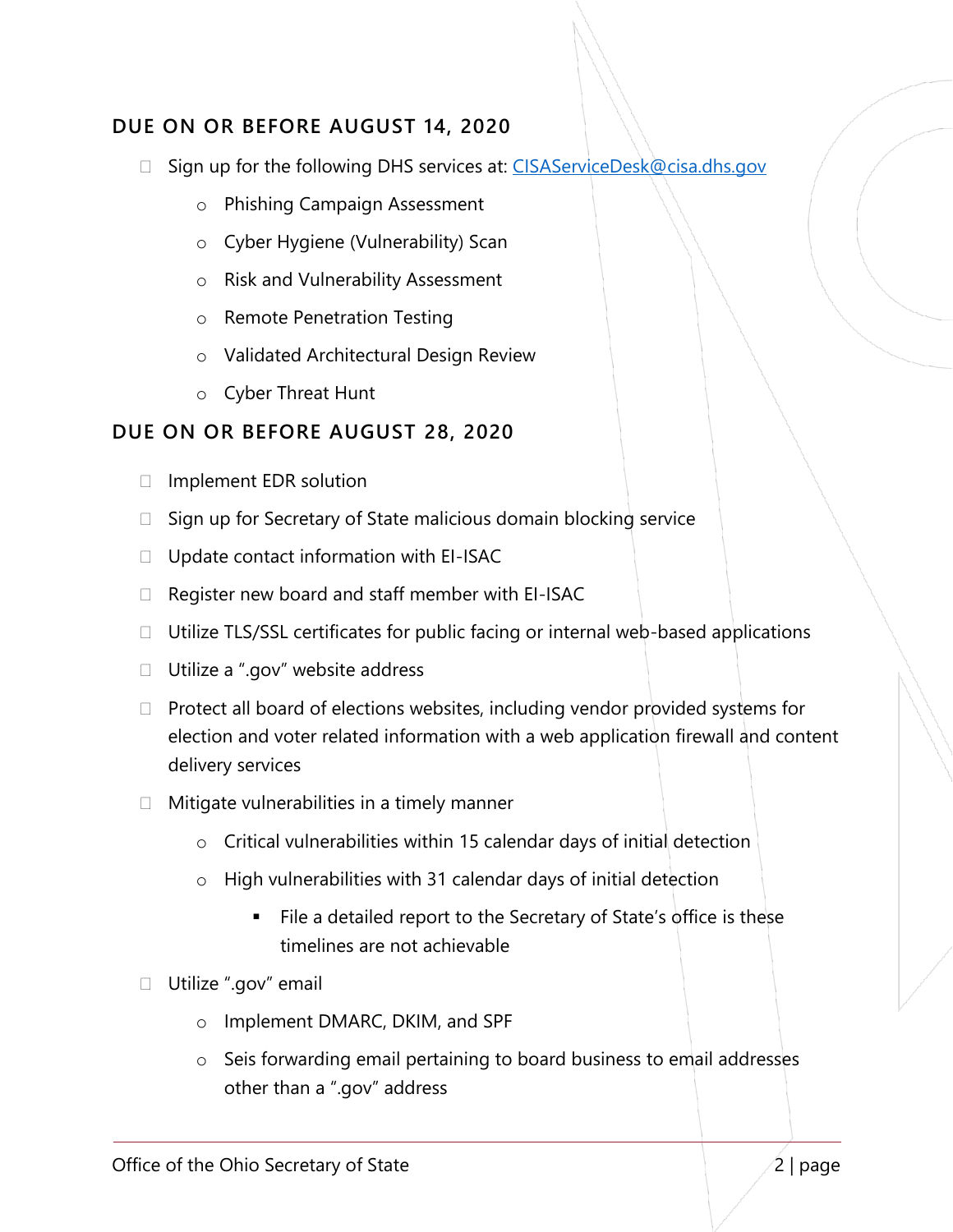- $\Box$  Implement network server and segmentation
- $\Box$  Complete USB device whitelisting
- $\Box$  Enforce password changes and complexity
- $\Box$  Backup Voter Registration server at least weekly and store in a secure off-site location.
- $\Box$  Complete annual Cybersecurity Training
- $\Box$  Have statewide BCI criminal background check conducted at least once every 10 years for all board of elections permanent (full-time and part-time) employees
- $\Box$  Adhere to the CIS Guide for Ensuring Security in Elections Technical **Procurements**
- $\Box$  Request County EMA and Sheriff's Office review of Emergency Contingency plan

# **DUE ON OR BEFORE SEPTEMBER 15, 2020**

- $\Box$  Complete remediation for document or website accessibility
	- o Sample Ballots
	- o Voter Look-Up
	- o Contact Forms

# **DUE ON OR BEFORE OCTOBER 2, 2020**

- $\Box$  Installation of an after-hours monitored security system
- $\Box$  Installation of exterior lighting of the office building's perimeter, focusing on entrances, exits, and the external drop box
- $\Box$  Installation of safety-security film on the office exterior windows
- $\Box$  Restricted access, sign-in, and supervision of visitors in the board office
- $\Box$  Schedule semi-annual audits of security policies and procedures
- $\Box$  Developed a report process to address violations of the security policy
- $\Box$  Installation of dual-control lock system for all equipment, cases, cabinets, and shelving units that house voting equipment, voter registration server, and network equipment